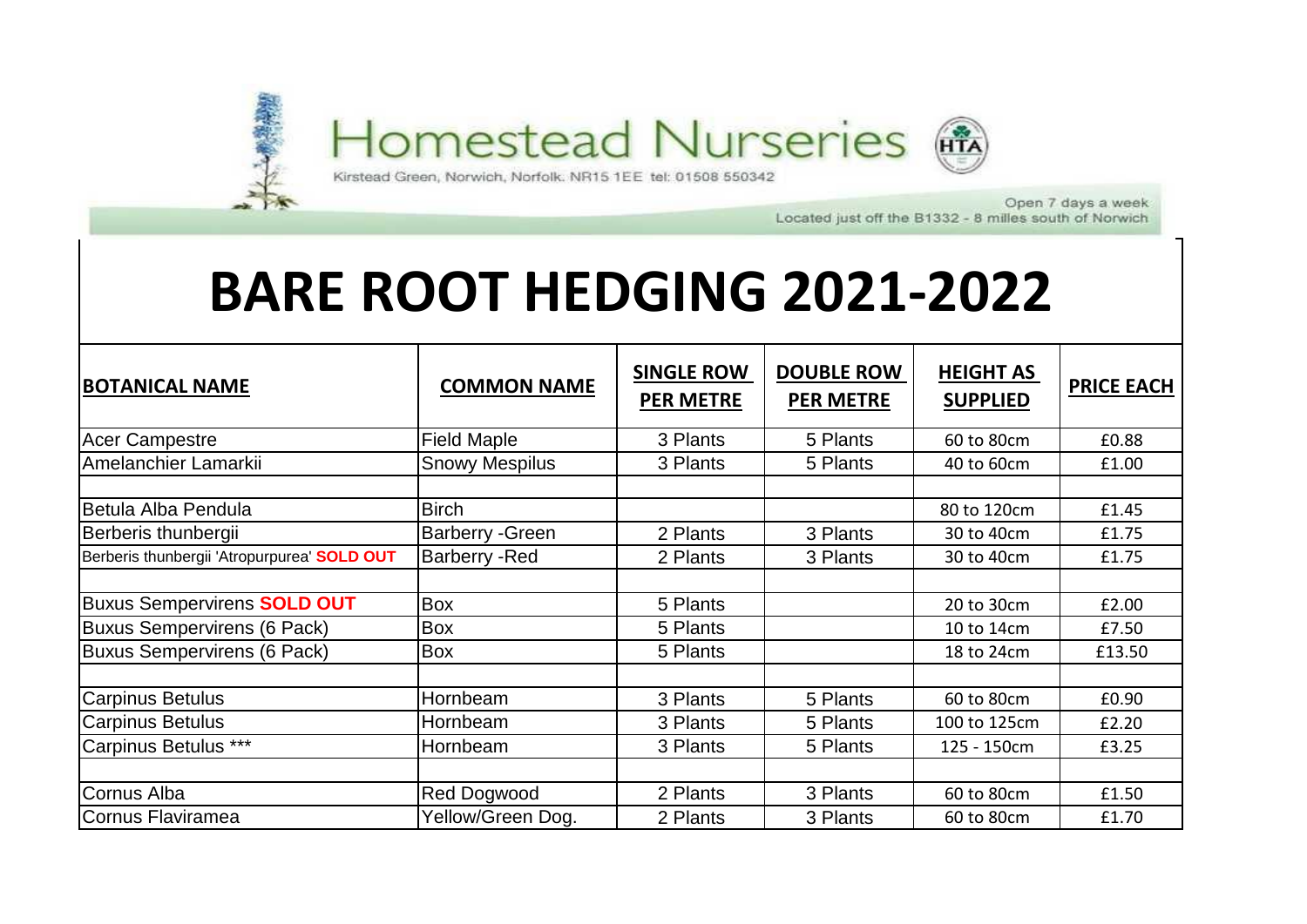| Cornus Sanguinea                   | <b>Common Dogwood</b> | 2 Plants | 3 Plants | 60 to 80cm   | £1.30  |
|------------------------------------|-----------------------|----------|----------|--------------|--------|
| <b>Cornus Siberica</b>             | Deep Red Dogwood      | 2 Plants | 3 Plants | 60 to 80cm   | £1.70  |
|                                    |                       |          |          |              |        |
| Corylus Avellana                   | Hazel                 | 3 Plants | 5 Plants | 60 to 80cm   | £1.00  |
|                                    |                       |          |          |              |        |
| Crataegus Monogyna SOLD OUT        | Hawthorne             | 3 Plants | 5 Plants | 40 to 60cm   | £0.54  |
| Crataegus Monogyna                 | Hawthorne             | 3 Plants | 5 Plants | 60 to 90cm   | £0.82  |
| Crataegus Monogyna                 | <b>Hawthorne</b>      | 3 Plants | 5 Plants | $125cm+$     | £2.25  |
|                                    |                       |          |          |              |        |
| Euonymus Europaea                  | Spindle               | 3 Plants | 5 Plants | 60 to 80cm   | £1.00  |
|                                    |                       |          |          |              |        |
| Fagus Sylvatica                    | Beech - Green         | 3 Plants | 5 Plants | 60 to 80cm   | £1.45  |
| Fagus Sylvatica                    | Beech - Green         | 3 Plants | 5 Plants | 80 to 100cm  | £2.50  |
| Fagus Sylvatica ***                | Beech - Green         | 3 Plants | 5 Plants | 100 to 125cm | £3.10  |
|                                    |                       |          |          |              |        |
| Fagus Sylvatica Purpurea ***       | Beech-Copper          | 3 Plants | 5 Plants | 60 to 80cm   | £2.65  |
| Fagus Sylvatica Purpurea ***       | Beech - Copper        | 3 Plants | 5 Plants | 80 to 100cm  | £3.85  |
|                                    |                       |          |          |              |        |
| Ilex Aquifolium (9cm Pot) SOLD OUT | Holly (9cm Pot)       | 3 Plants | 5 Plants | 40 to 50cm   | £2.75  |
|                                    |                       |          |          |              |        |
| Leylandii Conifer - (3L pot)       |                       | 2 Plants |          | 60 to 90cm   | £4.50  |
| Leylandii Conifer - (10L pot)      |                       | 2 Plants |          | 100 to 140cm | £13.95 |
|                                    |                       |          |          |              |        |
| Ligustrum Ovalifolium              | Privet-Green          | 3 Plants | 5 Plants | 40 to 60cm   | £1.15  |
| Ligustrum Ovalifolium              | <b>Privet-Green</b>   | 3 Plants | 5 Plants | 60 to 80cm   | £1.55  |
|                                    |                       |          |          |              |        |
| Ligustrum Ovalifolium Aurea        | Privet-Golden         | 3 Plants | 5 Plants | 60 to 80cm   | £2.35  |
| Ligustrum Vulgare                  | Privet-Wild Green     | 3 Plants | 5 Plants | 60 to 80cm   | £1.00  |
|                                    |                       |          |          |              |        |
| Lonicera Nitida Elegans            | Japan. Honeysuckle    | 3 Plants | 5 Plants | 25 to 40cm   | £1.35  |
| Malus Sylvestris ***               | Crab Apple            | 3 Plants | 5 Plants | 60 to 80cm   | £0.70  |